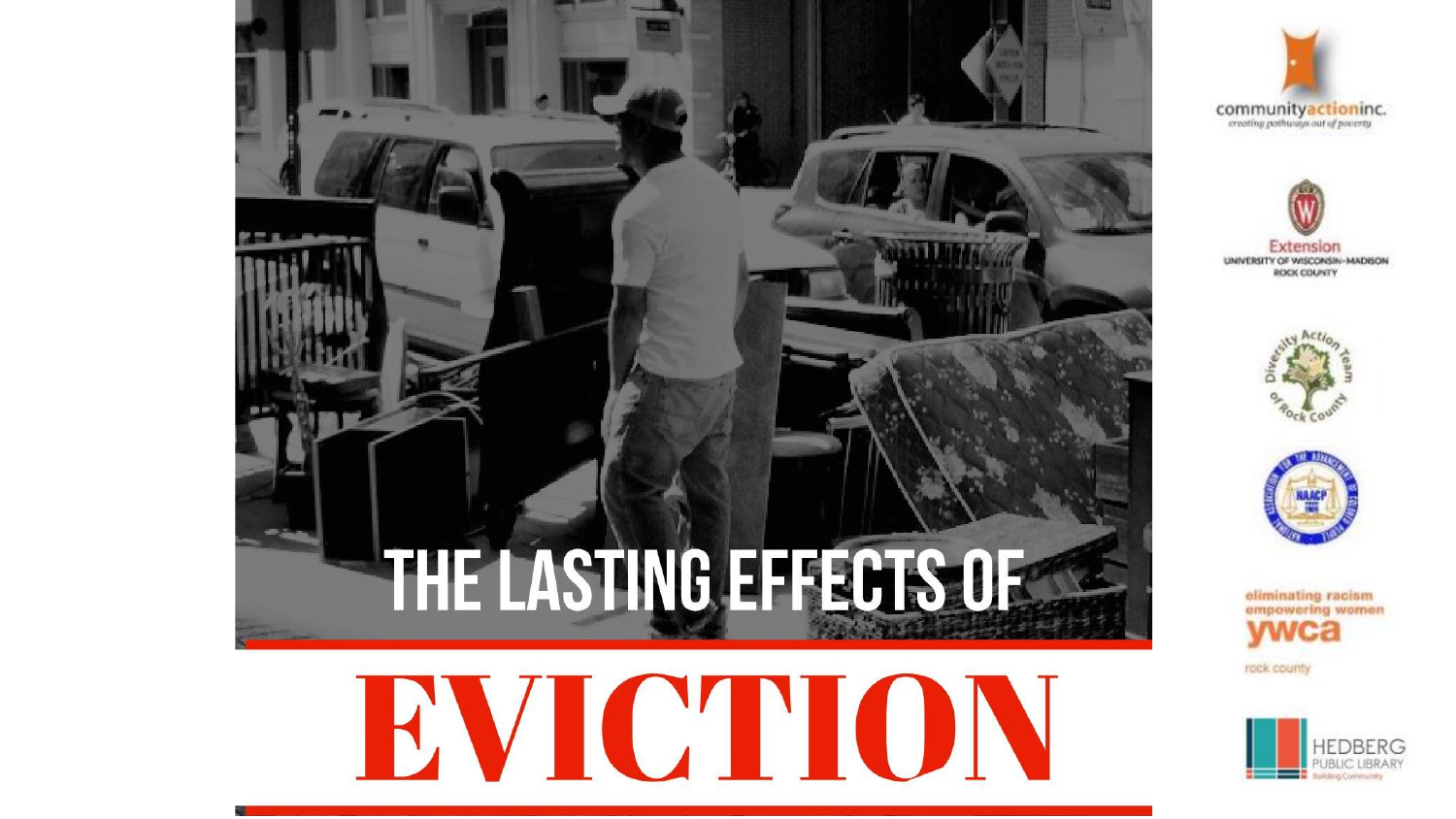

## **What Can I do?**

- **1. Self-educate:**
	- A. Suggested books: Evicted, by Matthew Desmond, and website: <https://evictionlab.org/>
	- **B.** Learn more about tenant rights: [https://www.legalaction.org/additional](https://www.legalaction.org/additional-resources/housing)resources/housing
- **2. Give, if you can:** Use that stimulus money by donating to one of the many organizations working to help people in our community.
	- A. ECHO Eviction Prevention Program: <https://echoinc.square.site/>
	- B. House of Mercy: <https://foundation.mercyhealthsystem.org/ways-to-give/>
	- C. Wisconsin Equal Justice Fund:<https://www.e-justice.org/>
	- D. Community Action:<https://community-action.org/give/ways-to-give/>
	- E. YWCA of Rock County:<https://www.ywcarockcounty.org/>
	- F. [United Way Eviction Prevention Programs: https://www.unitedway.org/get](https://www.unitedway.org/get-involved/take-action/protect-renters-from-evictions-and-covid-19)involved/take-action/protect-renters-from-evictions-and-covid-19#

## **3. Take political action:**

- A. Ask Rock County Board to review how eviction filings are processed in Rock County Circuit Court. Rock County Courts had half the amount of Dane County eviction filings, but more eviction judgements.
- B. Ask Rock County Board to invest in legal aid services (if not done already) and/or increase budget investment in upcoming budgets.